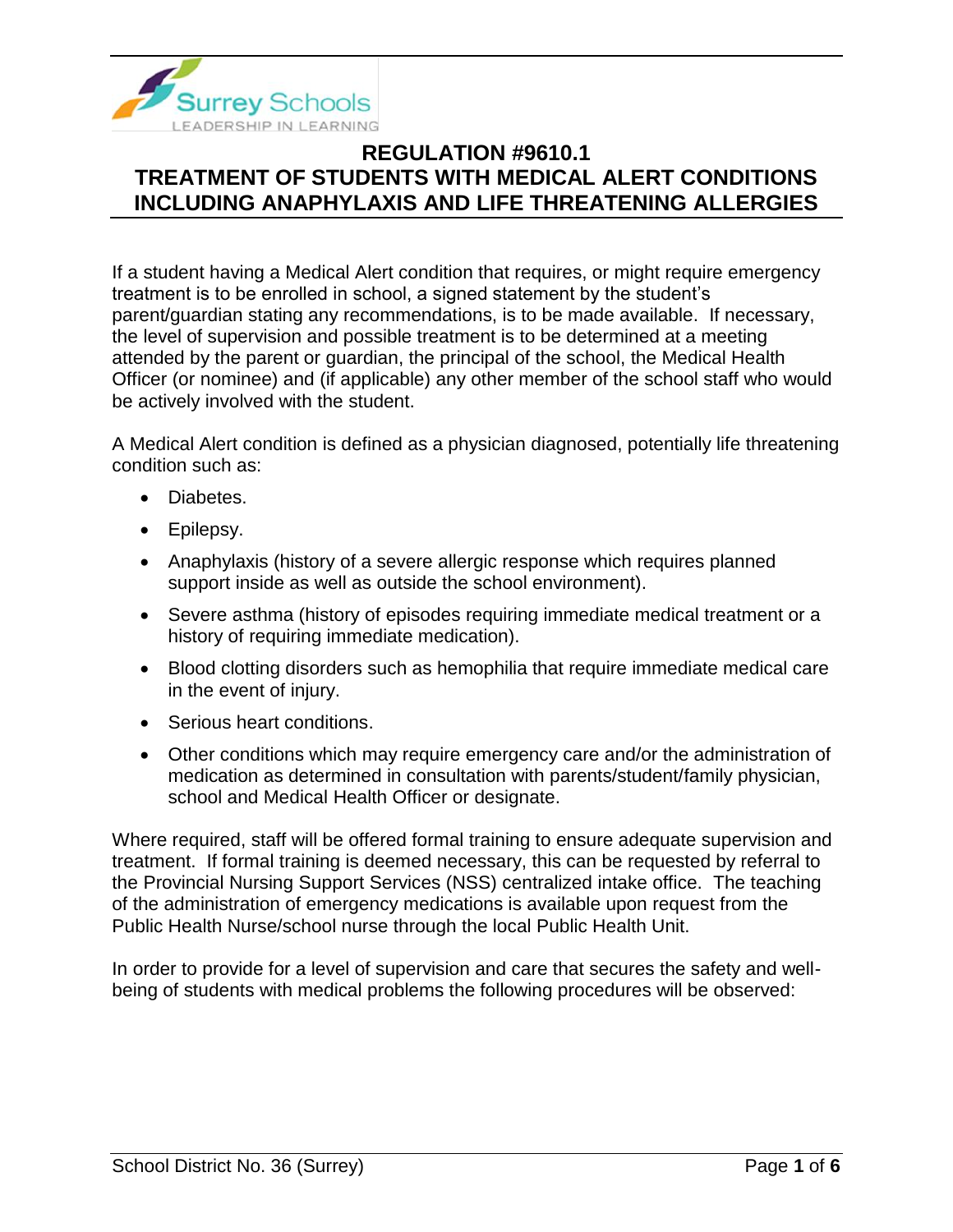

### **1. REGISTRATION PROCEDURES**

Uniformly accurate medical information and completion of the medical alert will be performed at the time of registration and diligently updated by the parent. This is of extreme importance to the individual student as well as to the wellbeing of the general student population.

- 1.1. The parent/guardian is responsible to complete the *Medication Administration Protocol* form as per the instruction on the Student Information Form and revise as necessary to keep the information current.
- 1.2. The principal should ensure that the parent/guardian of a student with a completed *Medication Administration Protocol* form is made aware of this policy and regulation.

### **2. SCHOOL BASED PROCEDURES**

- 2.1. At the principal's discretion, a case conference will be convened involving the appropriate stakeholders to determine the daily care of the student and any steps to be taken should an emergency arise.
- 2.2. With parent/guardian consent, by way of a physician referral to the Provincial Nursing Support Services centralized intake office, NSS is available to consult with school staff and/or parents/guardians' physician when there are concerns or questions about the condition and treatment of the student.
- 2.3. Under normal circumstances, medication will not be administered by school personnel. However, if absolutely necessary, arrangements will be made at the school to allow for the administration of medication by school personnel.
- 2.4. Where medication is to be administered by school personnel, the principal should ensure that:
	- a) Relevant medical information is provided to the school by way of the completion of *[Medication Administration Protocol](https://www.surreyschools.ca/forms/Documents/Medication%20Administration%20Protocol.pdf)* form.
	- b) If medication is required it is supplied to the school in accordance with *[Medication Administration Protocol](https://www.surreyschools.ca/forms/Documents/Medication%20Administration%20Protocol.pdf)* form.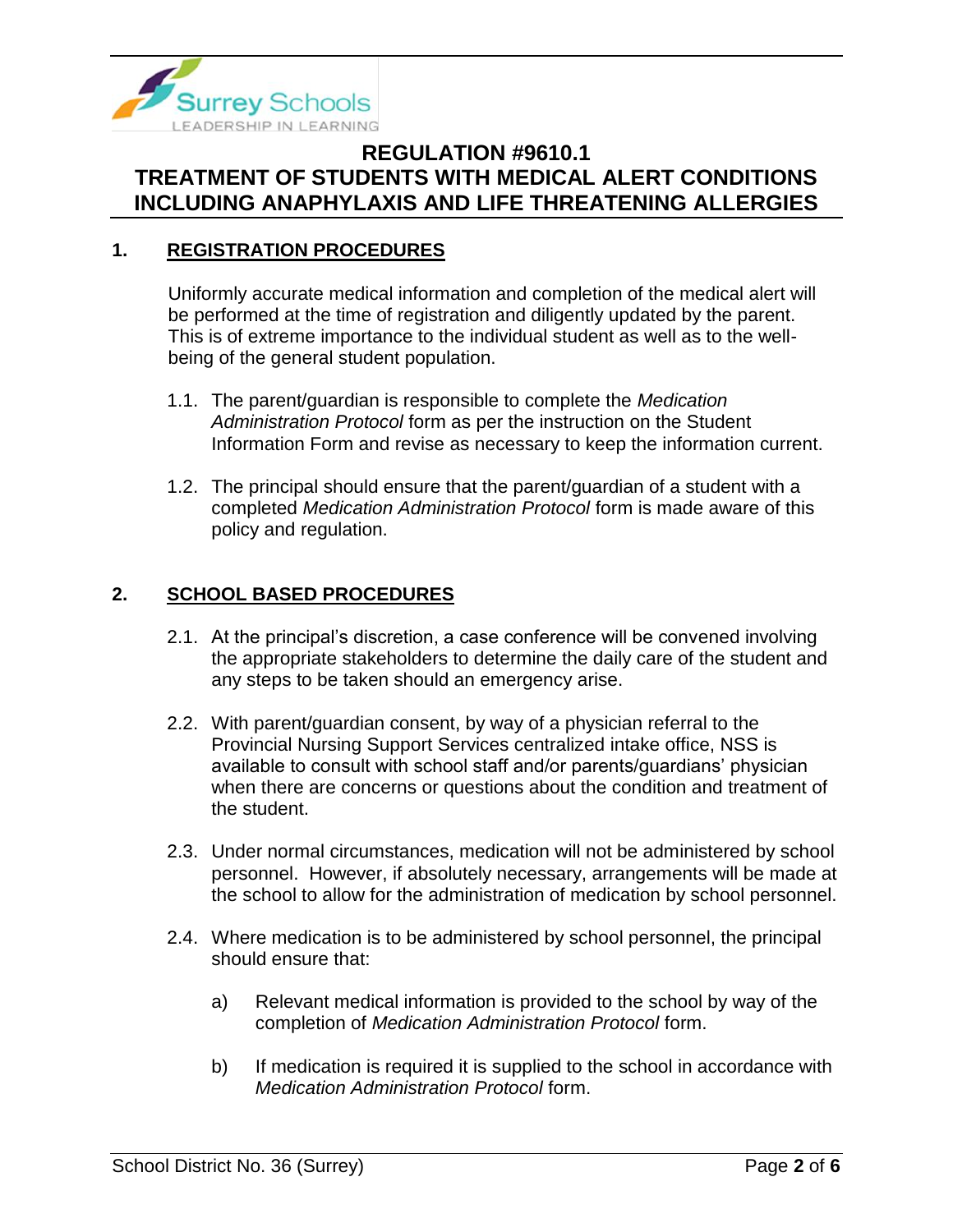

- c) The *Medication Administration Protocol* form has been completed and is maintained in the location where medication is stored.
- d) Staff working with the student (including Teachers on Call and spareboard Education Assistants) are informed of the student's medical condition(s), and any associated medication administration protocol.
- e) The EA/ABA Sub Book and Teacher-On-Call Sub Books are kept up to date with medication information including references made to the *[Administration of Medication Protocol](https://www.surreyschools.ca/forms/Documents/Medication%20Administration%20Protocol.pdf) and* the *[Administration of](https://www.surreyschools.ca/forms/Documents/Administration%20of%20Medication%20Record%20Sheet.pdf)  [Medication Record Sheet.](https://www.surreyschools.ca/forms/Documents/Administration%20of%20Medication%20Record%20Sheet.pdf)*
- f) The parent/guardian is informed of the need to update the *[Medication](https://www.surreyschools.ca/forms/Documents/Medication%20Administration%20Protocol.pdf)  [Administration](https://www.surreyschools.ca/forms/Documents/Medication%20Administration%20Protocol.pdf) Protocol* form in September of each year or as changes are made during the school year.
- 2.5. If a school is required to store medication, this will be done in accordance with the [Medication Administration and Storage of Medication](https://www.surreyschools.ca/departments/SECT/PoliciesRegulations/section_9000/Documents/9610.4%20Regulation.pdf) in School Regulation.

In the event that the supply of medication stored at the school is used up or expired, it is the responsibility of the parent/guardian to renew the supply. Any unused or expired medication shall be returned to the parent/guardian.

- 2.6. Except where students self-administer:
	- Inhaled medications (e.g. Ventolin<sup>®</sup>)
	- Emergency/rescue medications (e.g., Ativan, Midazolam, Lorazepam)
	- Insulin (which will be with the student)

Only authorized school personnel shall have access to medication. Authorized school personnel is defined as the individual noted on the *Medication Administration Protocol*.

2.7. Upon written request by the parent and physician, a teacher will observe and report any change in a student's behaviour while on medication. Such a report shall not be unreasonable in length or detail.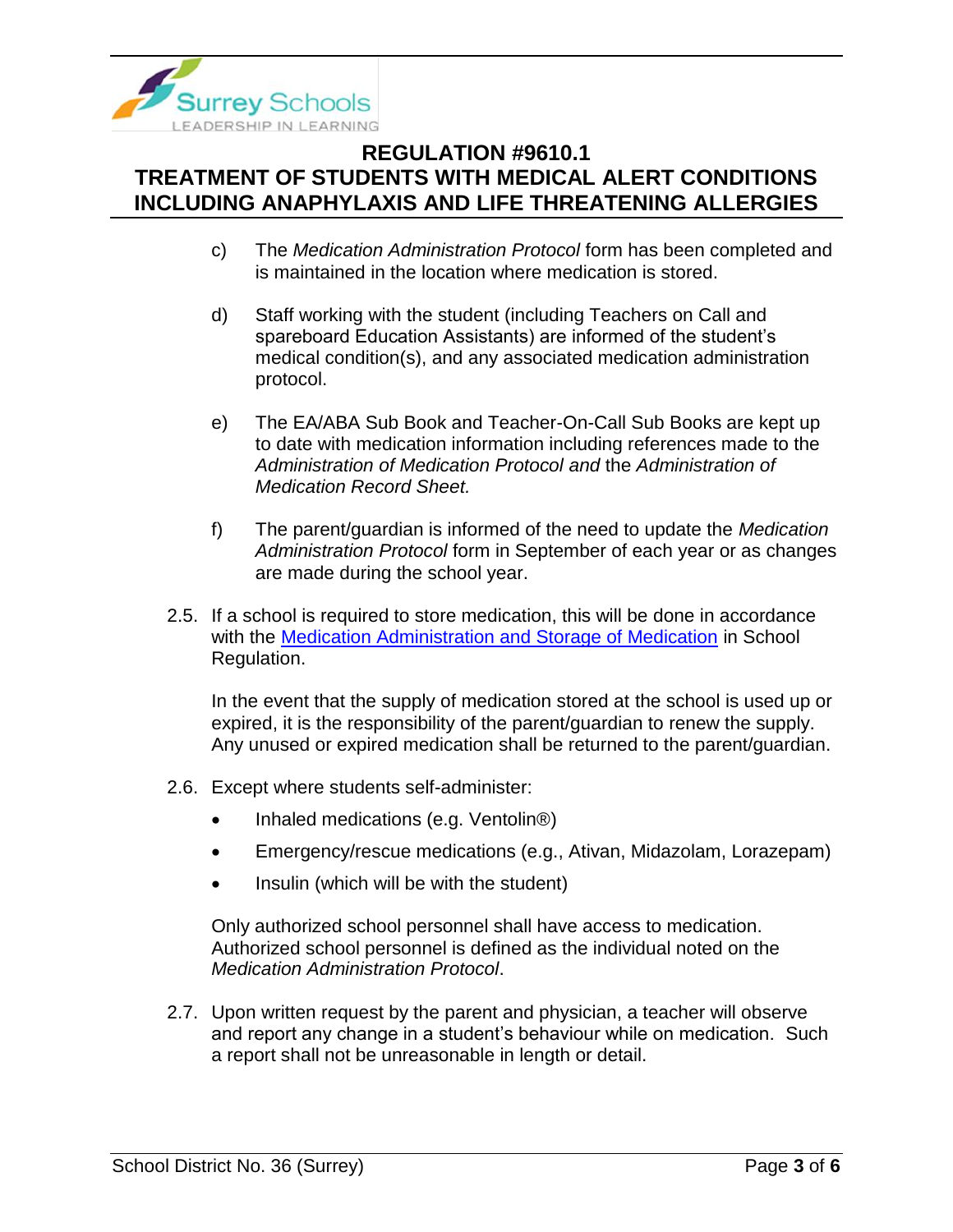

- 2.8. The principal will ensure that:
	- A master list of students with *Medication Administration Protocols* on file be kept in a prominent place in the office and other school locations as deemed appropriate.
	- *Medication Administration Protocol* Forms are filed in a prominent place in the office.
	- Copies of *Medication Administration Protocol* Forms are filed in the appropriate student file.
	- Copies of *Medication Administration Protocol* Forms be provided to staff members, including Teachers on Call and spareboard Education Assistants, who work with students having medical alert conditions.
- 2.9. In emergency situations, a parent/guardian (or the emergency contact if the parent/guardian cannot be contacted) shall be contacted and the student taken to a hospital/medical clinic.

### **3. STUDENTS WITH SPECIAL NEEDS**

Some students with special needs may require specialized services to facilitate inclusion into the school system. The Ministry of Education and the Ministry of Health have agreed to protocols regarding the provision of such services. Principals will ensure that the protocols are followed.

#### 3.1. **Protocols**

The protocols identify three levels of care for the provision of in-school support for students with special needs.

**Level 1 Care**: Personal care service provided by Education Assistants

Procedures (illustrative)

- Routine oral hygiene
- Routine cleanliness of hands and face;
- Dressing
- **Toileting**
- **Diapering**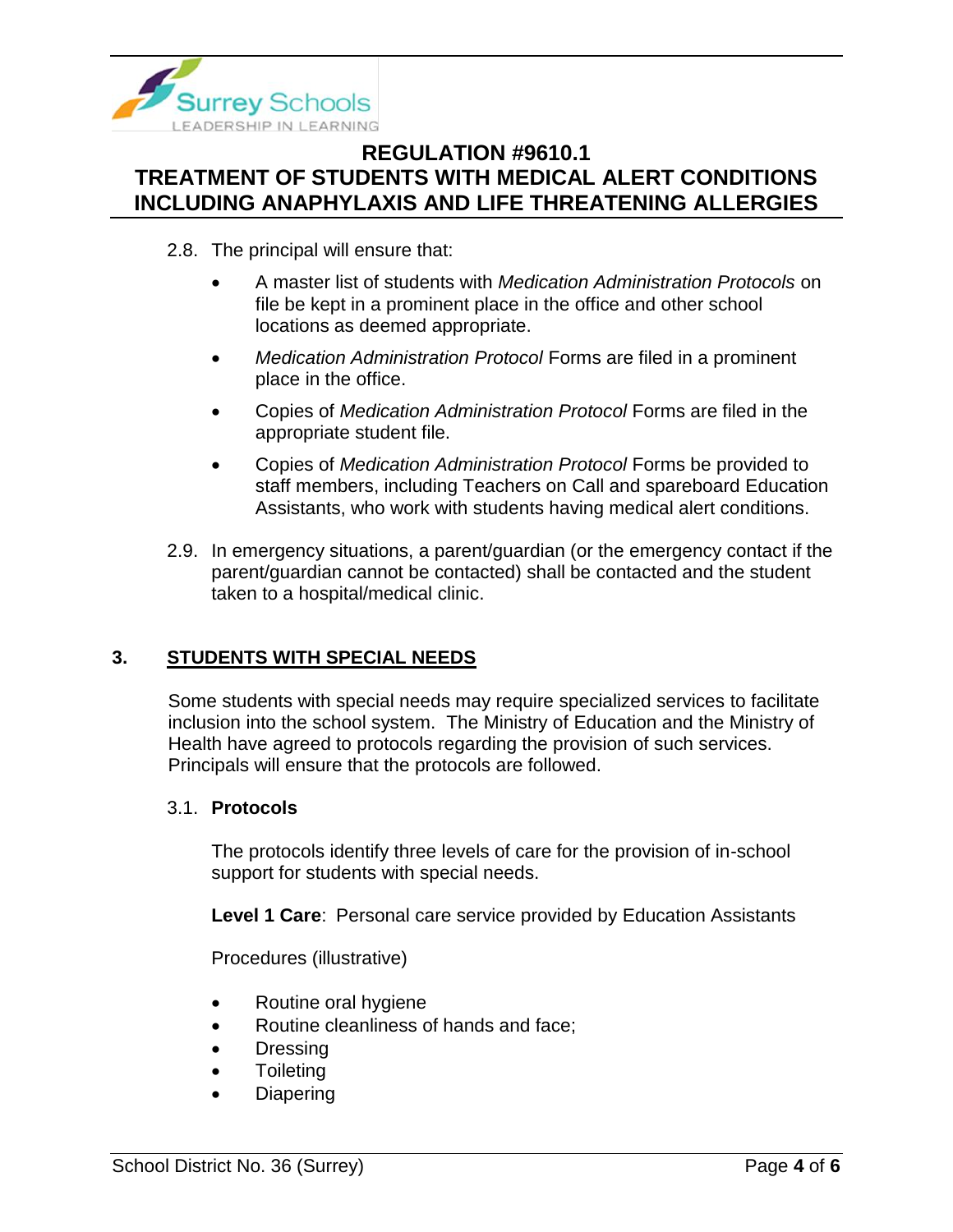

- Assisting with walking
- Assisting with operation of wheelchair
- Assisting with oral feeding
- Assisting with transfers (e.g. chair to toilet)
- Positioning of student
- Assisting student who is experiencing symptoms of common illness (e.g., vomiting)

**Responsibility**: School District Education Assistants provide Level 1 service. The principal will ensure that a plan is in place to deliver the service. The plan is developed at the school by school personnel in consultation with occupational therapists (OT), physical therapists (PT), medical professionals etc. and is included in the Individual Education Plan (IEP). OT/PTs instruct EAs in positioning, toileting, etc., however, they do not perform the tasks.

**Level 2 Care**: Specialized health service provided by qualified Education Assistants as delegated by Nursing Support Services.

Procedures (illustrative)

- Administration of insulin
- Administration of medications by nebulizer
- Caring for urinary drainage bags
- Caring for an ostomy appliance
- Condom application for urinary drainage
- Bladder catheterization using clean technique
- Monitoring students doing self-catheterization
- Management of frequent and severe seizures
- Administration of medication if a student has other level 2 care requirements
- Gastrotomy/tube feeding
- Blood glucose monitoring
- Oral suctioning
- Child specific conditions in which ongoing monitoring, and documentation from an Education Assistant are required. Decision to become involved is based on consultation with Nursing Support Services.